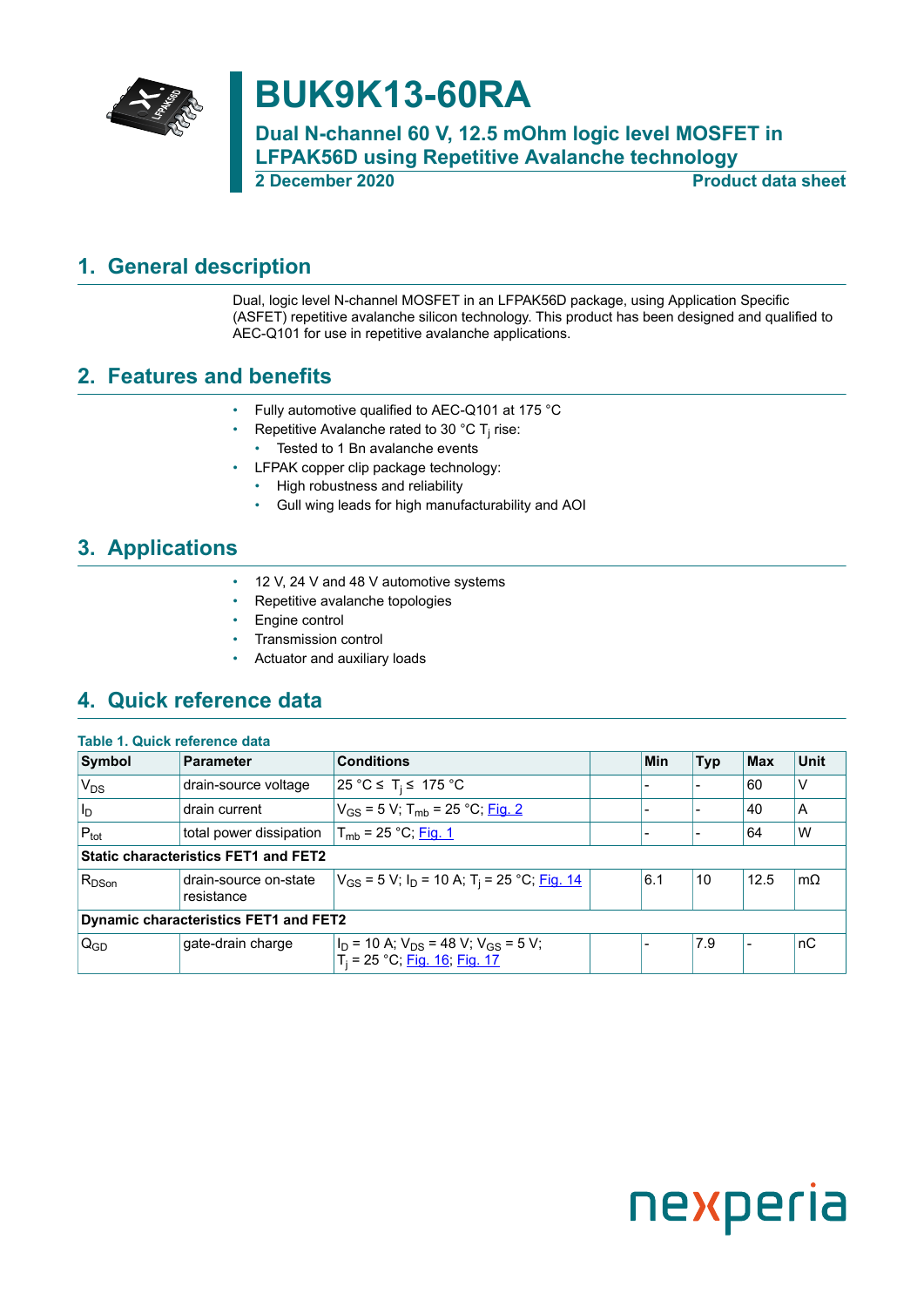### <span id="page-1-0"></span>**5. Pinning information**

| <b>Table 2. Pinning information</b> |                |                     |                                   |                                                                      |  |  |  |
|-------------------------------------|----------------|---------------------|-----------------------------------|----------------------------------------------------------------------|--|--|--|
| Pin                                 | Symbol         | <b>Description</b>  | Simplified outline                | <b>Graphic symbol</b>                                                |  |  |  |
|                                     | S <sub>1</sub> | source1             | 5<br>8<br>6                       | D1 D1<br>D <sub>2</sub> D <sub>2</sub>                               |  |  |  |
| $\overline{2}$                      | G <sub>1</sub> | gate1               |                                   |                                                                      |  |  |  |
| 3                                   | S <sub>2</sub> | source <sub>2</sub> |                                   |                                                                      |  |  |  |
| 14                                  | G <sub>2</sub> | gate2               | Œ                                 | ∧<br>⇁<br>/I\<br>∽                                                   |  |  |  |
| 5                                   | D <sub>2</sub> | drain2              |                                   |                                                                      |  |  |  |
| 6                                   | D <sub>2</sub> | drain2              |                                   | S <sub>1</sub><br>S <sub>2</sub><br>G <sub>2</sub><br>G <sub>1</sub> |  |  |  |
| 7                                   | D <sub>1</sub> | drain1              | $\mathfrak{D}$<br>3<br>4          | mbk725                                                               |  |  |  |
| 8                                   | D <sub>1</sub> | drain1              | LFPAK56D; Dual<br>LFPAK (SOT1205) |                                                                      |  |  |  |

### <span id="page-1-1"></span>**6. Ordering information**

| <b>Table 3. Ordering information</b> |                         |                                                                      |                |  |  |  |
|--------------------------------------|-------------------------|----------------------------------------------------------------------|----------------|--|--|--|
| Type number                          | Package                 |                                                                      |                |  |  |  |
|                                      | <b>Name</b>             | Description                                                          | <b>Version</b> |  |  |  |
| BUK9K13-60RA                         | LFPAK56D:<br>Dual LFPAK | plastic, single ended surface mounted package (LFPAK56D); 8<br>leads | <b>SOT1205</b> |  |  |  |

### <span id="page-1-2"></span>**7. Marking**

| <b>Table 4. Marking codes</b> |              |  |  |  |  |  |
|-------------------------------|--------------|--|--|--|--|--|
| Type number                   | Marking code |  |  |  |  |  |
| BUK9K13-60RA                  | 191360RA     |  |  |  |  |  |

### <span id="page-1-3"></span>**8. Limiting values**

#### **Table 5. Limiting values**

*In accordance with the Absolute Maximum Rating System (IEC 60134).*

| Symbol                       | <b>Parameter</b>              | <b>Conditions</b>                                      |         | Min   | <b>Max</b> | <b>Unit</b>  |
|------------------------------|-------------------------------|--------------------------------------------------------|---------|-------|------------|--------------|
| $V_{DS}$                     | drain-source voltage          | 25 °C ≤ T <sub>i</sub> ≤ 175 °C                        |         |       | 60         | V            |
| <b>V<sub>DGR</sub></b>       | drain-gate voltage            | $R_{GS}$ = 20 k $\Omega$                               |         |       | 60         | $\vee$       |
| $V_{GS}$                     | gate-source voltage           | DC; $T_i \leq 175$ °C                                  |         | -10   | 10         | V            |
|                              |                               | Pulsed; $T_i \leq 175$ °C                              | [1] [2] | $-15$ | 15         | $\vee$       |
| $P_{\text{tot}}$             | total power dissipation       | $T_{\rm mb}$ = 25 °C; Fig. 1                           |         |       | 64         | W            |
| $ I_{\mathsf{D}}$            | drain current                 | $V_{GS}$ = 5 V; T <sub>mb</sub> = 25 °C; Fig. 2        |         |       | 40         | A            |
|                              |                               | $V_{GS}$ = 5 V; T <sub>mb</sub> = 100 °C; Fig. 2       |         |       | 33         | A            |
| I <sub>DM</sub>              | peak drain current            | pulsed; $t_p$ ≤ 10 µs; T <sub>mb</sub> = 25 °C; Fig. 3 |         |       | 190        | A            |
| $T_{\text{stg}}$             | storage temperature           |                                                        |         | $-55$ | 175        | $^{\circ}C$  |
| $T_j$                        | junction temperature          |                                                        |         | -55   | 175        | °C           |
| $T_{\text{sld(M)}}$          | peak soldering<br>temperature |                                                        |         |       | 260        | $^{\circ}$ C |
| $\vert$ $\vert$ <sub>S</sub> | source current                | $T_{mb}$ = 25 °C                                       |         |       | 40         | ΙA           |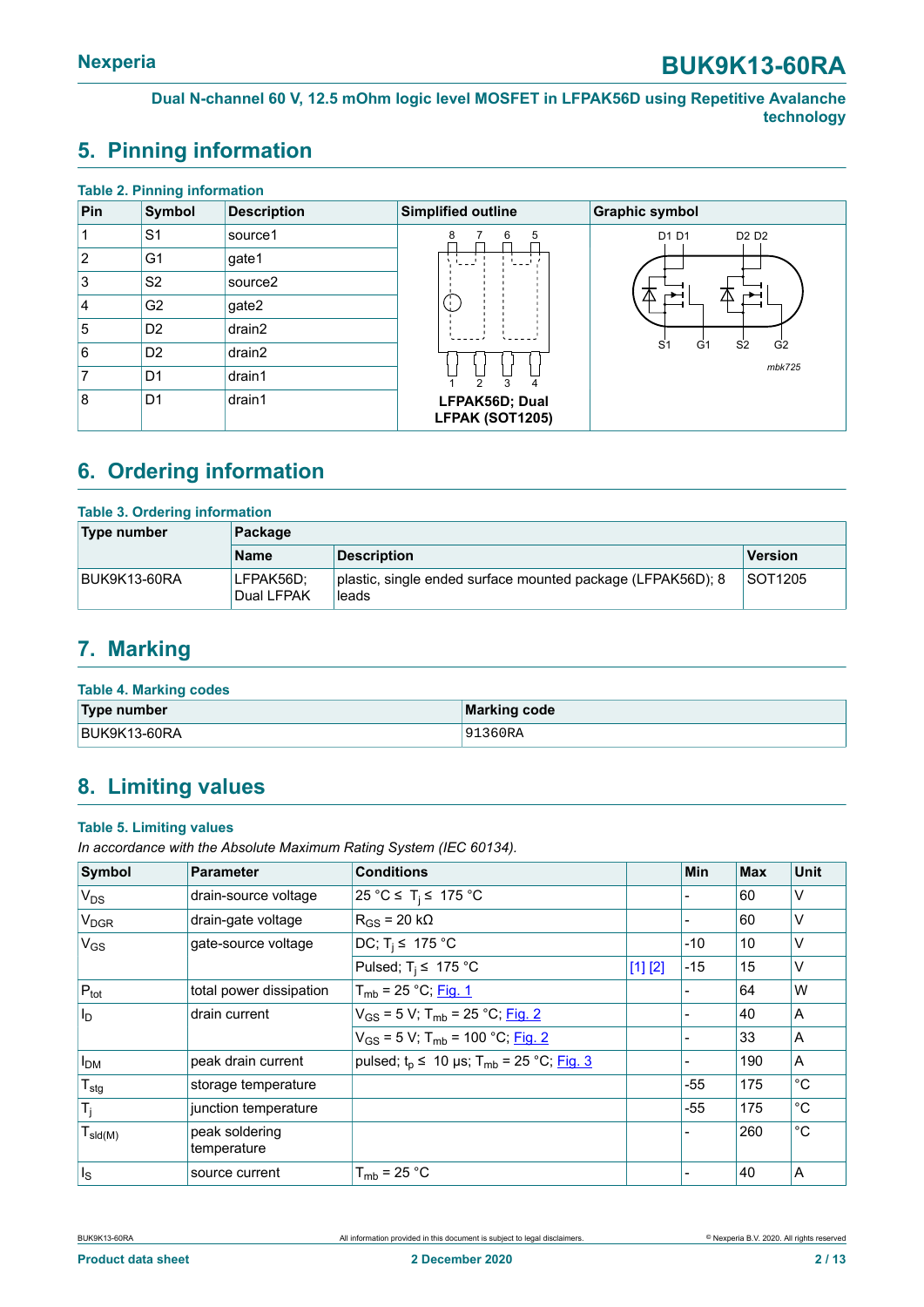#### <span id="page-2-2"></span>**Dual N-channel 60 V, 12.5 mOhm logic level MOSFET in LFPAK56D using Repetitive Avalanche**

|                                           |                                                  |                                                                                                                                                                                   |                |     |            | technology  |
|-------------------------------------------|--------------------------------------------------|-----------------------------------------------------------------------------------------------------------------------------------------------------------------------------------|----------------|-----|------------|-------------|
| Symbol                                    | <b>Parameter</b>                                 | <b>Conditions</b>                                                                                                                                                                 |                | Min | <b>Max</b> | <b>Unit</b> |
| $I_{SM}$                                  | peak source current                              | pulsed; $t_{p} \leq 10$ µs; $T_{mb} = 25$ °C                                                                                                                                      |                |     | 190        | ΙA          |
| <b>Avalanche ruggedness</b>               |                                                  |                                                                                                                                                                                   |                |     |            |             |
| $E_{DS(AL)R}$                             | repetitive drain-source<br>avalanche energy      | $ I_D = 1.92$ A; $V_{\text{sup}} \le 60$ V; R <sub>GS</sub> = 10 $\Omega$ ; V <sub>GS</sub><br>l=10 V; T <sub>i(rise)</sub> ≤ 30 °C; unclamped; <u>Fig. 4</u> ;<br>Fig. 5; Fig. 6 | [3] [4]<br>[5] |     | 75.2       | mJ          |
| <b>Avalanche Ruggedness FET1 and FET2</b> |                                                  |                                                                                                                                                                                   |                |     |            |             |
| $E_{DS(AL)S}$                             | non-repetitive drain-<br>source avalanche energy | $ I_D = 40 A; V_{\text{sup}} \le 60 V; R_{GS} = 50 \Omega;$<br>$V_{GS}$ = 5 V; T <sub>j(init)</sub> = 25 °C; unclamped;<br><b>Fig. 7</b>                                          | [6] [7]        |     | 82         | mJ          |

[1] Accumulated Pulse duration up to 50 hours delivers zero defect ppm

[2]  $\;$  Significantly longer life times are achieved by lowering  ${\mathsf T}_{\mathsf j}$  and or  ${\mathsf V}_{\mathsf{GS}}$ .

[3]  $\,$  Repetitive avalanche rating is limited by maximum junction temperature of 175 °C and junction rise of 30 °C  $\,$ 

[4] Refer to Fig. 5 for the limiting number of avalanche events<br>[5] Refer to Fig. 6 Rdson at Vgs=5V will increase as a function [5] Refer to Fig. 6 Rdson at Vgs=5V will increase as a function of repetitive avalanche cycles  $[6]$  Refer to application note AN10273 for further information

<span id="page-2-0"></span>Refer to application note AN10273 for further information

[7] Single-pulse avalanche rating limited by maximum junction temperature of 175 °C

<span id="page-2-1"></span>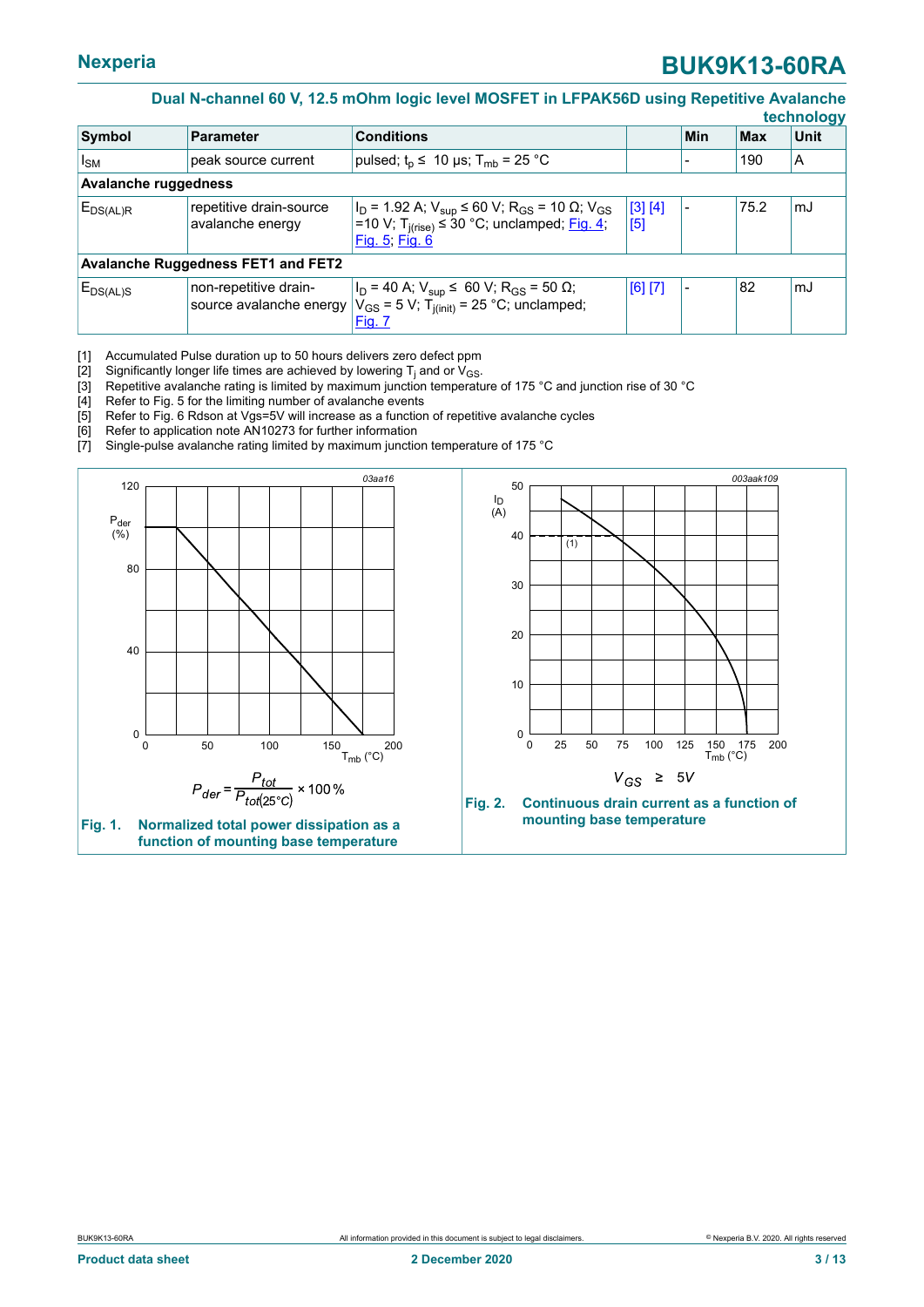<span id="page-3-2"></span>

<span id="page-3-3"></span><span id="page-3-1"></span><span id="page-3-0"></span>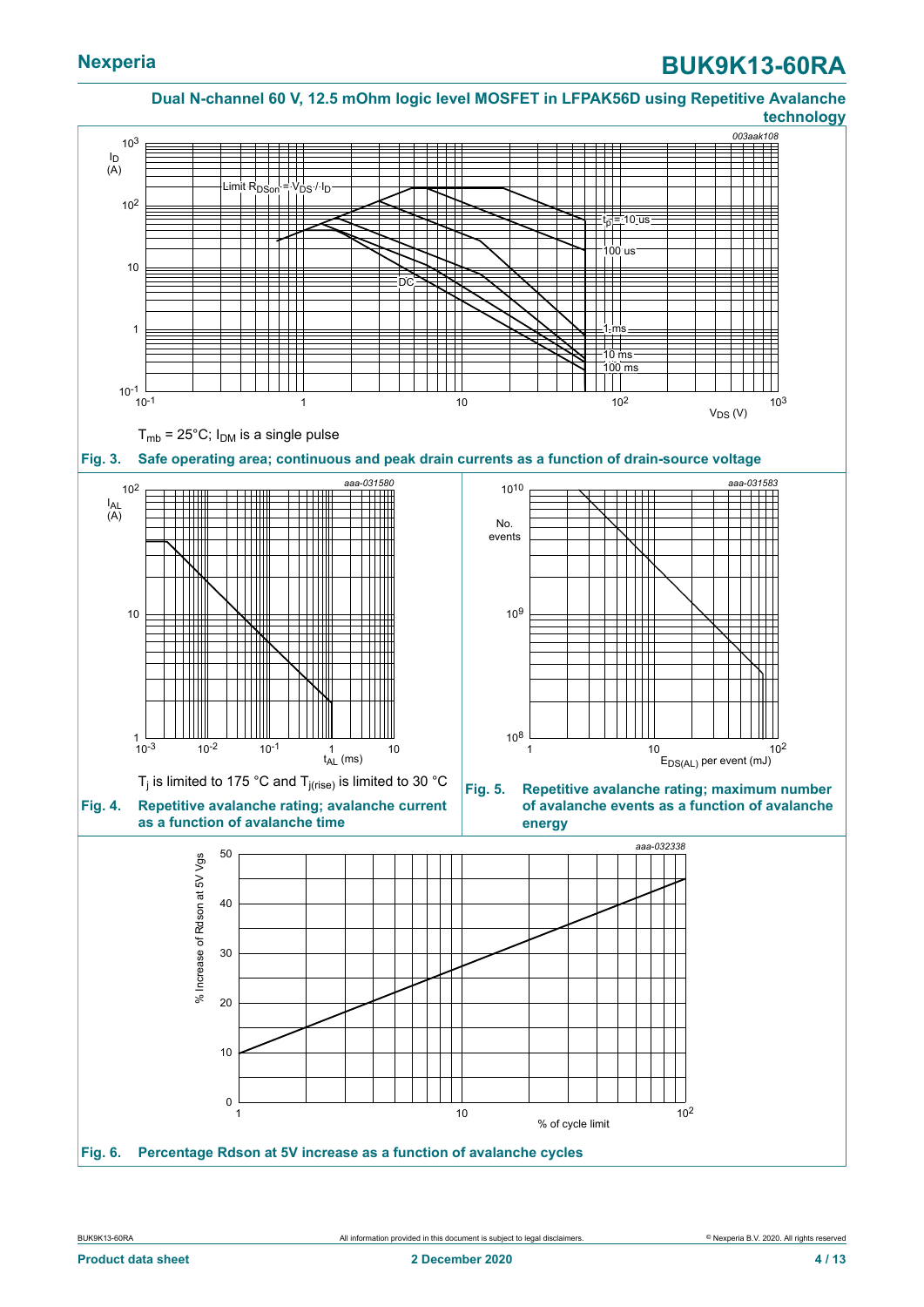<span id="page-4-0"></span>

### <span id="page-4-2"></span>**9. Thermal characteristics**

| Symbol         | <b>Parameter</b>                                                   | <b>Conditions</b>                                                                | Min | <b>Typ</b> | <b>Max</b> | $ $ Unit |
|----------------|--------------------------------------------------------------------|----------------------------------------------------------------------------------|-----|------------|------------|----------|
| $R_{th(i-mb)}$ | thermal resistance from $ Fig. 8 $<br>junction to mounting<br>base |                                                                                  |     |            | 2.36       | K/W      |
| $R_{th(i-a)}$  | junction to ambient                                                | thermal resistance from Minimum footprint; mounted on a<br>printed circuit board |     | 95         |            | K/W      |

<span id="page-4-1"></span>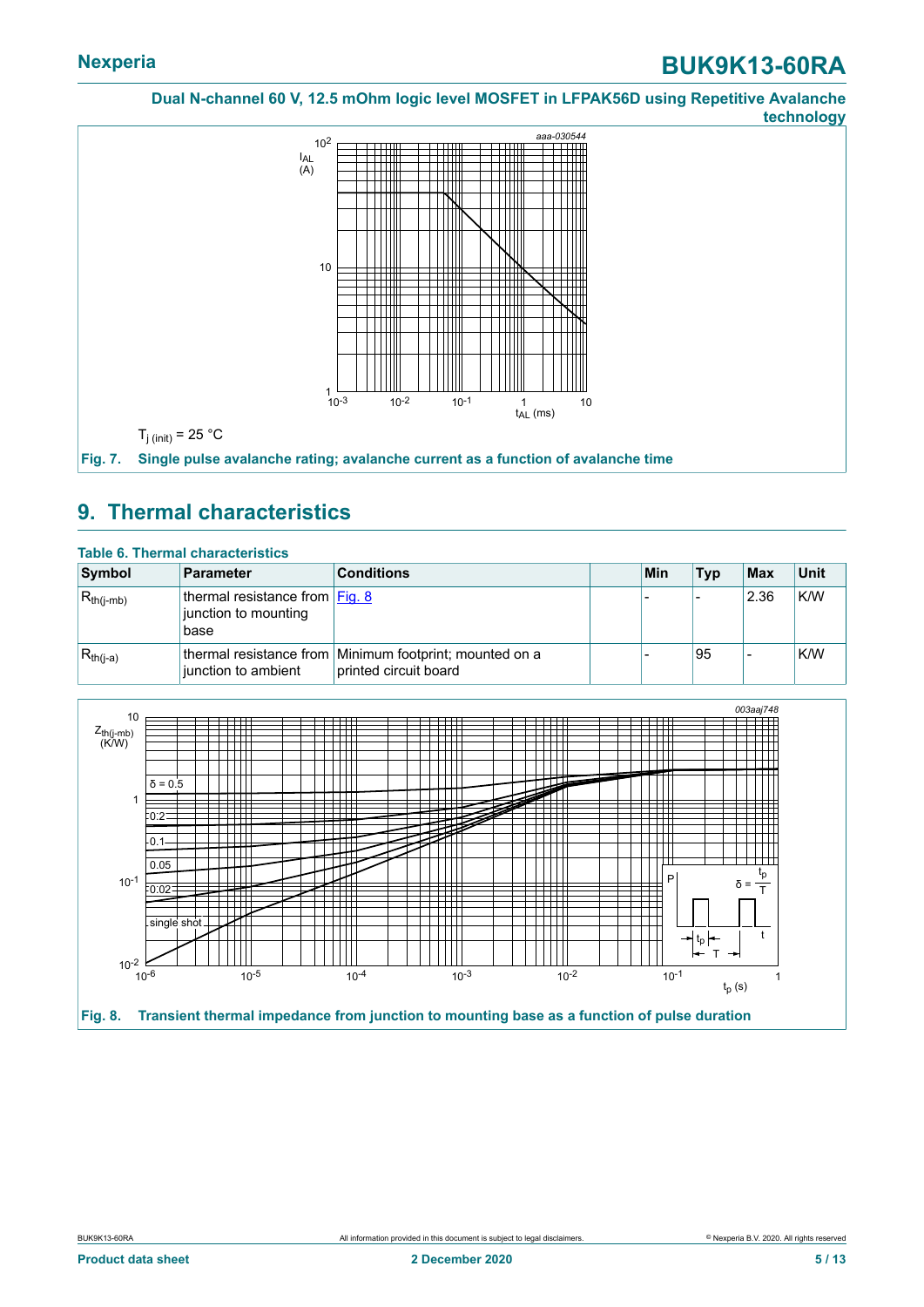### <span id="page-5-0"></span>**10. Characteristics**

| <b>Table 7. Characteristics</b> |                                              |                                                                                     |                |                |                          |           |
|---------------------------------|----------------------------------------------|-------------------------------------------------------------------------------------|----------------|----------------|--------------------------|-----------|
| <b>Symbol</b>                   | <b>Parameter</b>                             | <b>Conditions</b>                                                                   | Min            | <b>Typ</b>     | Max                      | Unit      |
|                                 | <b>Static characteristics FET1 and FET2</b>  |                                                                                     |                |                |                          |           |
| $V_{(BR)DSS}$                   | drain-source                                 | $I_D$ = 250 µA; $V_{GS}$ = 0 V; T <sub>i</sub> = -55 °C                             | 54             |                |                          | $\vee$    |
|                                 | breakdown voltage                            | $I_D$ = 250 µA; $V_{GS}$ = 0 V; T <sub>i</sub> = 25 °C                              | 60             |                |                          | V         |
| $V_{GS(th)}$                    | gate-source threshold<br>voltage             | $I_D$ = 1 mA; $V_{DS} = V_{GS}$ ; T <sub>i</sub> = 25 °C; Fig. 12;<br>Fig. 13       | 1.4            | 1.7            | 2.1                      | V         |
|                                 |                                              | $I_D = 1$ mA; $V_{DS} = V_{GS}$ ; T <sub>i</sub> = 175 °C;<br><b>Fig. 12</b>        | 0.5            | $\overline{a}$ |                          | V         |
|                                 |                                              | $I_D$ = 1 mA; $V_{DS} = V_{GS}$ ; T <sub>i</sub> = -55 °C; Fig. 12                  | $\overline{a}$ |                | 2.45                     | $\vee$    |
| <b>I</b> <sub>DSS</sub>         | drain leakage current                        | $V_{DS}$ = 60 V; V <sub>GS</sub> = 0 V; T <sub>i</sub> = 25 °C                      |                | 0.02           | 1                        | μA        |
|                                 |                                              | $V_{DS}$ = 60 V; V <sub>GS</sub> = 0 V; T <sub>i</sub> = 175 °C                     |                |                | 500                      | μA        |
| $I_{GSS}$                       | gate leakage current                         | $V_{GS}$ = -10 V; $V_{DS}$ = 0 V; T <sub>i</sub> = 25 °C                            |                | $\overline{c}$ | 100                      | nA        |
|                                 |                                              | $V_{GS}$ = 10 V; $V_{DS}$ = 0 V; T <sub>i</sub> = 25 °C                             |                | $\overline{2}$ | 100                      | nA        |
| $R_{DSon}$<br>resistance        | drain-source on-state                        | $V_{GS}$ = 5 V; I <sub>D</sub> = 10 A; T <sub>i</sub> = 25 °C; Fig. 14              | 6.1            | 10             | 12.5                     | $m\Omega$ |
|                                 |                                              | $V_{GS}$ = 5 V; I <sub>D</sub> = 10 A; T <sub>i</sub> = 175 °C;<br>Fig. 14, Fig. 15 |                | 22             | 28.3                     | $m\Omega$ |
|                                 |                                              | $V_{GS}$ = 10 V; $I_D$ = 10 A; T <sub>i</sub> = 25 °C;<br><b>Fig. 14</b>            | 5.4            | 9              | 11.2                     | $m\Omega$ |
|                                 | <b>Dynamic characteristics FET1 and FET2</b> |                                                                                     |                |                |                          |           |
| $Q_{G(tot)}$                    | total gate charge                            | $I_D$ = 10 A; $V_{DS}$ = 48 V; V <sub>GS</sub> = 5 V;                               |                | 22.4           | $\overline{\phantom{0}}$ | nC        |
| $Q_{GS}$                        | gate-source charge                           | T <sub>i</sub> = 25 °C; <u>Fig. 16; Fig. 17</u>                                     |                | 5.2            |                          | nC        |
| $Q_{GD}$                        | gate-drain charge                            |                                                                                     |                | 7.9            |                          | nC        |
| $C_{\text{iss}}$                | input capacitance                            | $V_{DS}$ = 25 V; $V_{GS}$ = 0 V; f = 1 MHz;                                         |                | 2215           | 2953                     | pF        |
| $\mathrm{C}_{\mathrm{oss}}$     | output capacitance                           | $T_i = 25 °C;$ Fig. 18                                                              |                | 225            | 270                      | pF        |
| C <sub>rss</sub>                | reverse transfer<br>capacitance              |                                                                                     |                | 116            | 159                      | pF        |
| $t_{d(on)}$                     | turn-on delay time                           | $V_{DS}$ = 48 V; R <sub>L</sub> = 5 $\Omega$ ; V <sub>GS</sub> = 5 V;               | $\overline{a}$ | 13             | $\blacksquare$           | ns        |
| $\mathsf{t}_\mathsf{r}$         | rise time                                    | $R_{G(ext)} = 5 Ω; Tj = 25 °C$                                                      |                | 22.1           |                          | ns        |
| $t_{d(\text{off})}$             | turn-off delay time                          |                                                                                     | $\overline{a}$ | 30.5           |                          | ns        |
| tғ                              | fall time                                    |                                                                                     |                | 21.8           | $\overline{a}$           | ns        |
|                                 | Source-drain diode FET1 and FET2             |                                                                                     |                |                |                          |           |
| <b>V<sub>SD</sub></b>           | source-drain voltage                         | $I_S$ = 10 A; $V_{GS}$ = 0 V; T <sub>i</sub> = 25 °C; Fig. 19                       |                | 0.78           | 1.2                      | V         |
| $t_{rr}$                        | reverse recovery time                        | $I_S = 10$ A; dl <sub>S</sub> /dt = -100 A/µs; V <sub>GS</sub> = 0 V;               | $\overline{a}$ | 22.7           |                          | ns        |
| $Q_{r}$                         | recovered charge                             | $V_{DS}$ = 30 V; T <sub>i</sub> = 25 °C                                             |                | 18.9           |                          | пC        |
|                                 |                                              |                                                                                     |                |                |                          |           |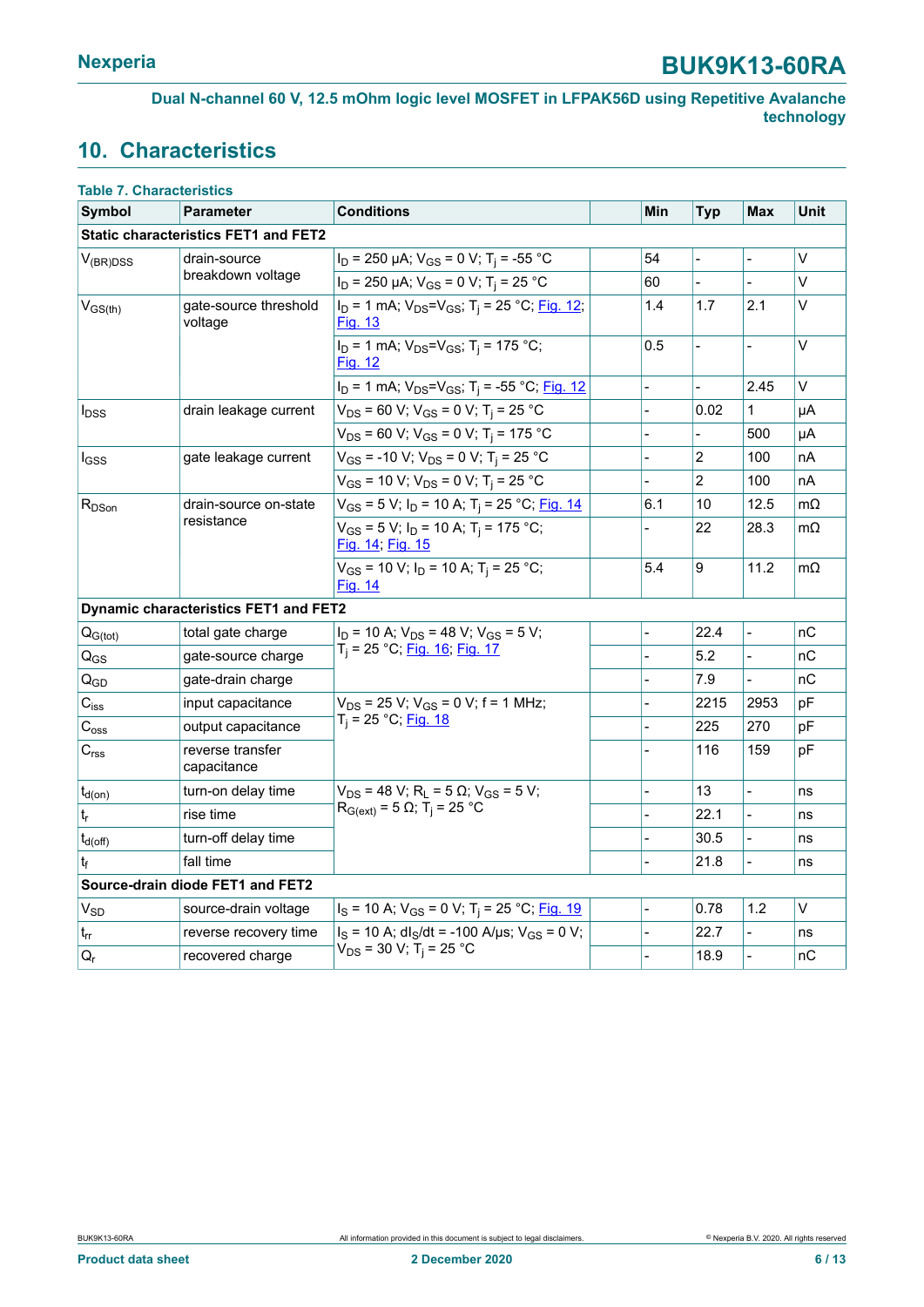#### <span id="page-6-0"></span>**Dual N-channel 60 V, 12.5 mOhm logic level MOSFET in LFPAK56D using Repetitive Avalanche technology**

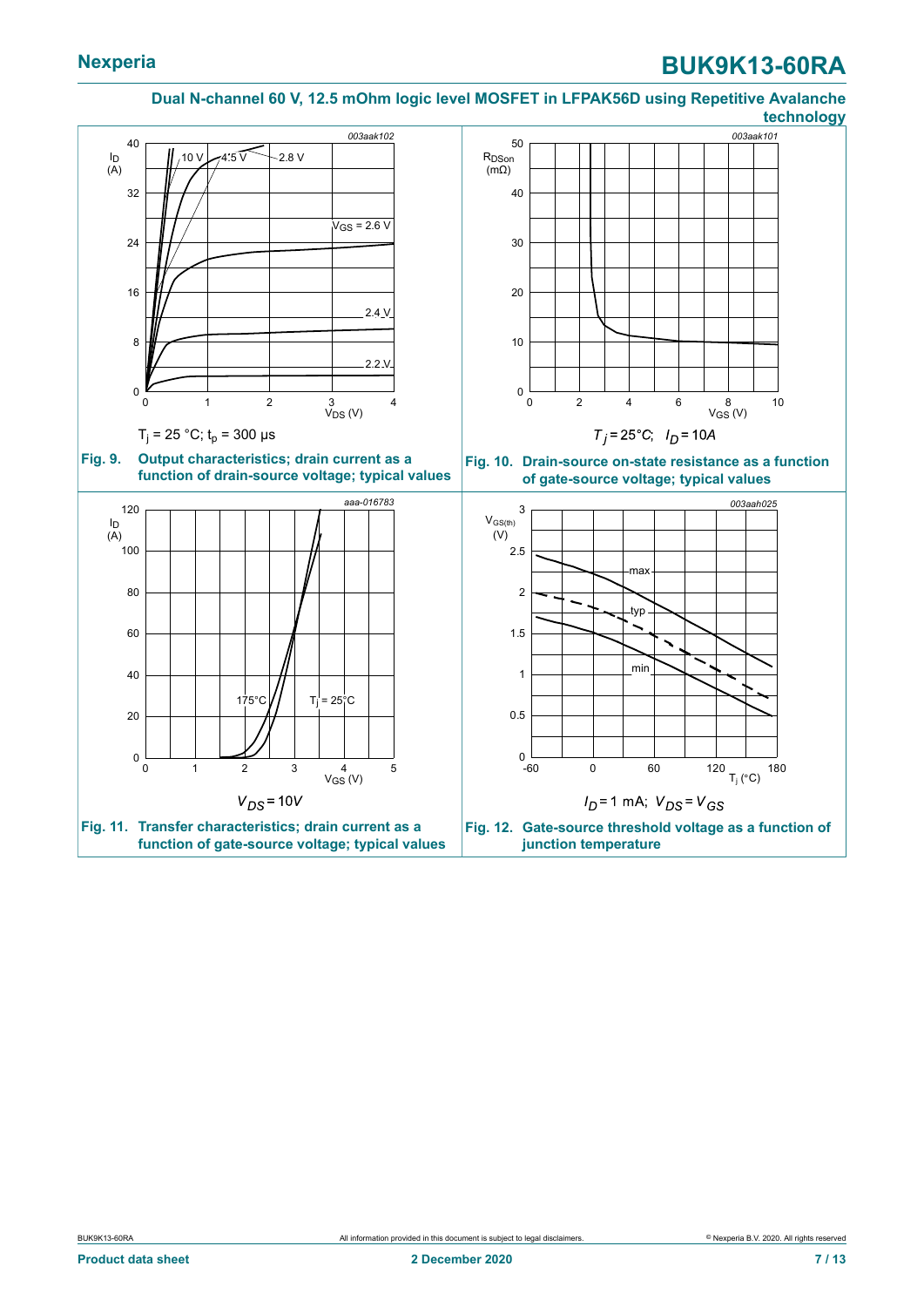#### <span id="page-7-1"></span><span id="page-7-0"></span>**Dual N-channel 60 V, 12.5 mOhm logic level MOSFET in LFPAK56D using Repetitive Avalanche technology**

<span id="page-7-3"></span><span id="page-7-2"></span>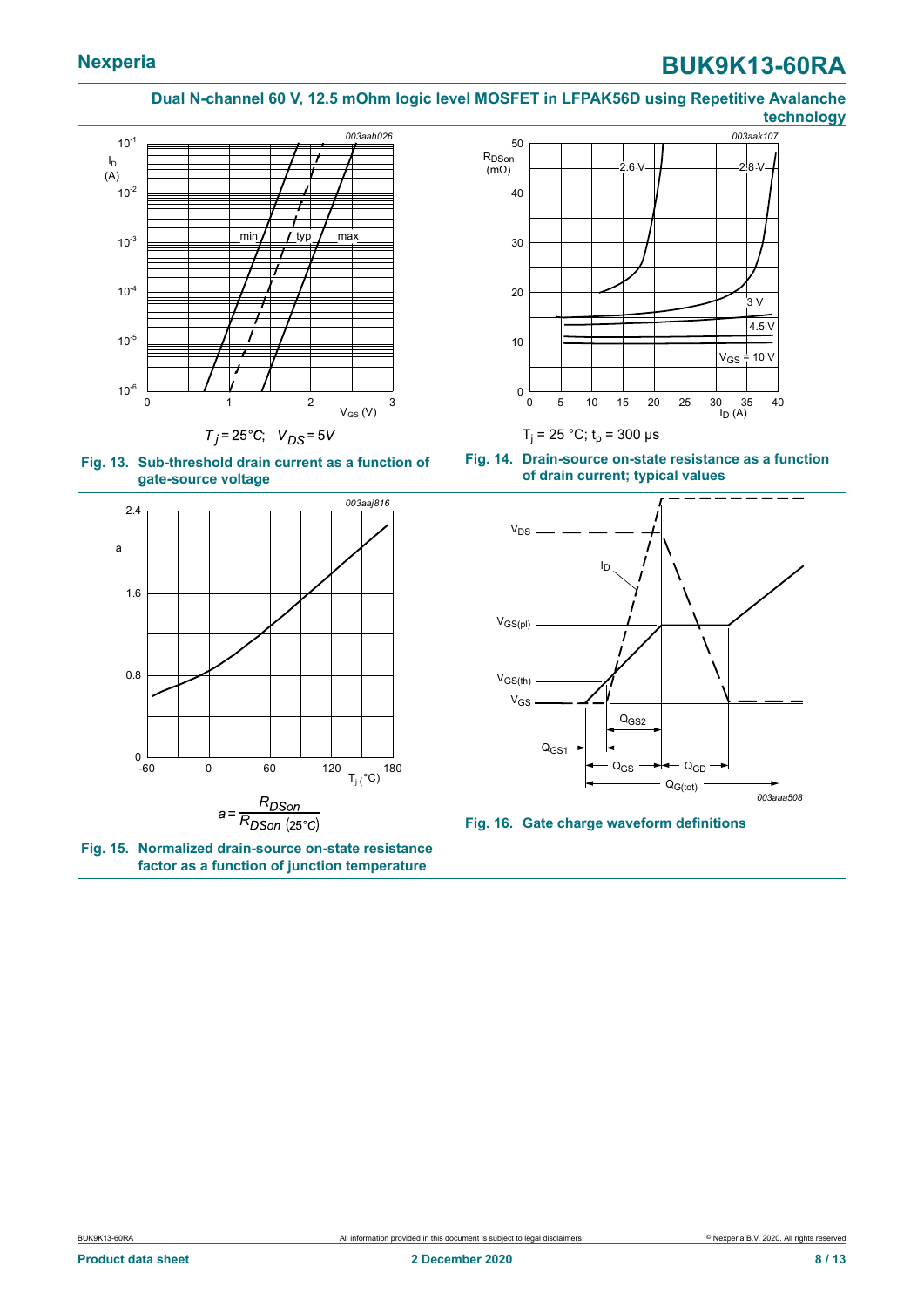#### <span id="page-8-1"></span>**Dual N-channel 60 V, 12.5 mOhm logic level MOSFET in LFPAK56D using Repetitive Avalanche technology**

<span id="page-8-2"></span><span id="page-8-0"></span>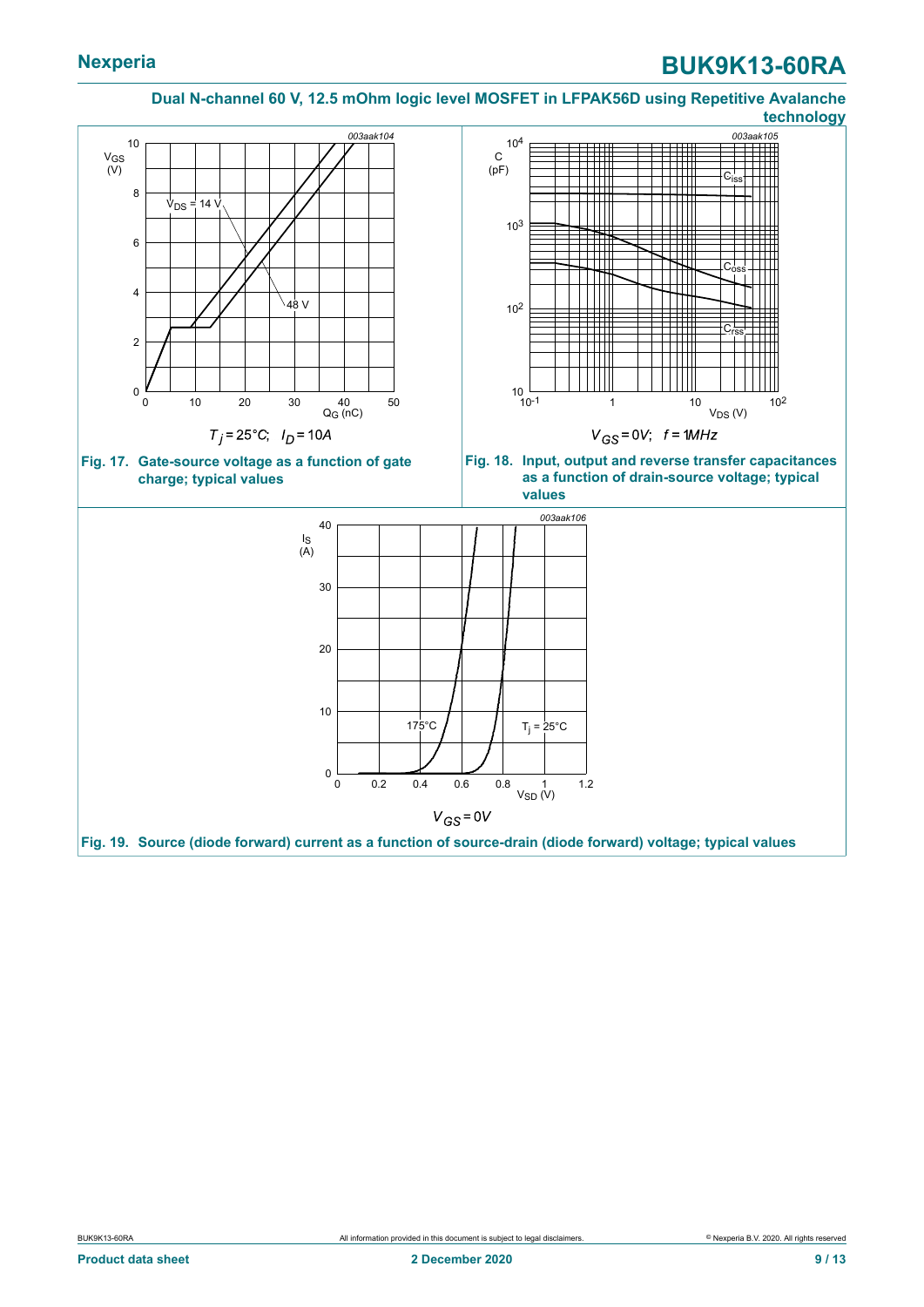**Dual N-channel 60 V, 12.5 mOhm logic level MOSFET in LFPAK56D using Repetitive Avalanche technology**

### <span id="page-9-0"></span>**11. Package outline**

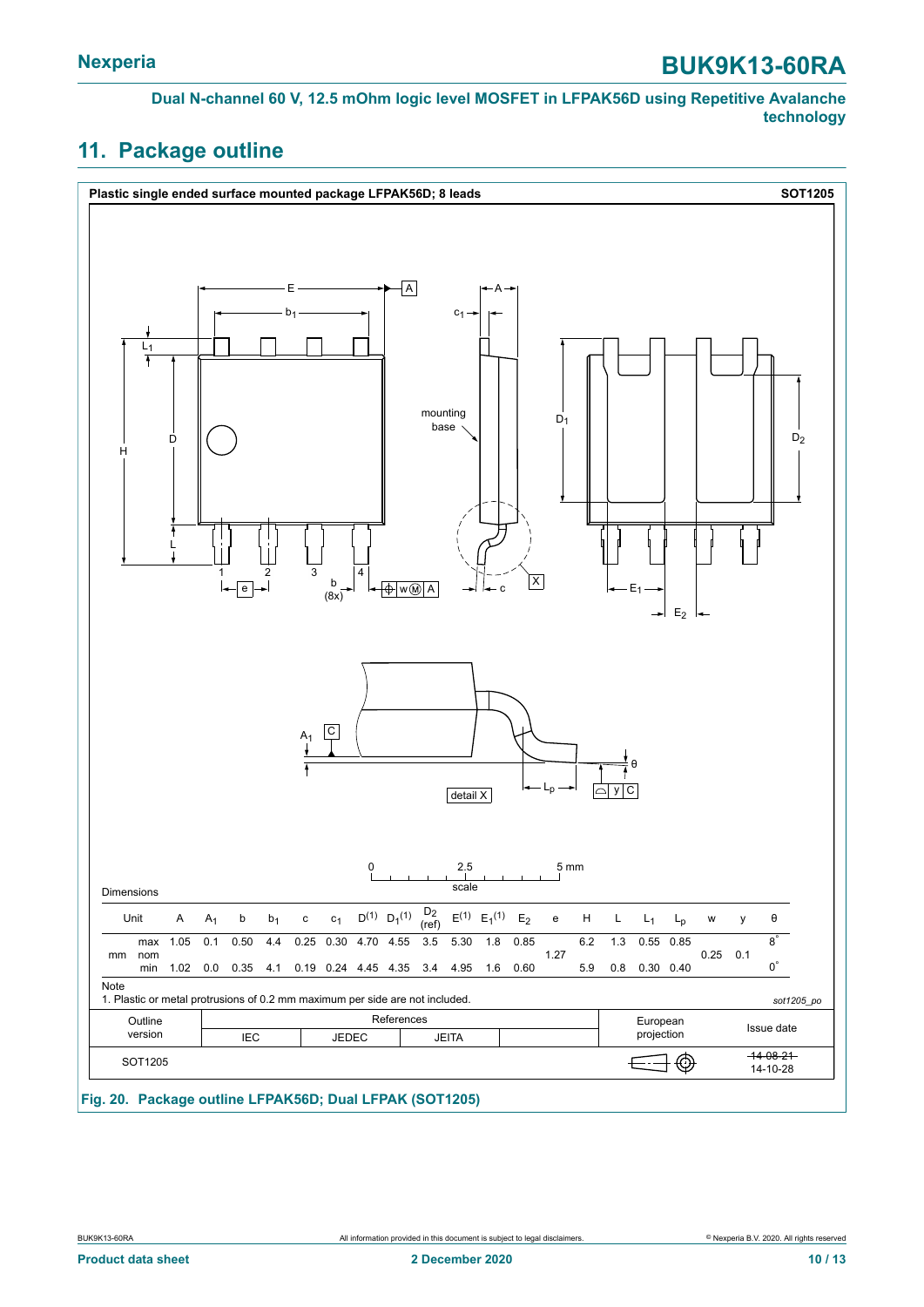**Dual N-channel 60 V, 12.5 mOhm logic level MOSFET in LFPAK56D using Repetitive Avalanche technology**

### <span id="page-10-0"></span>**12. Soldering**

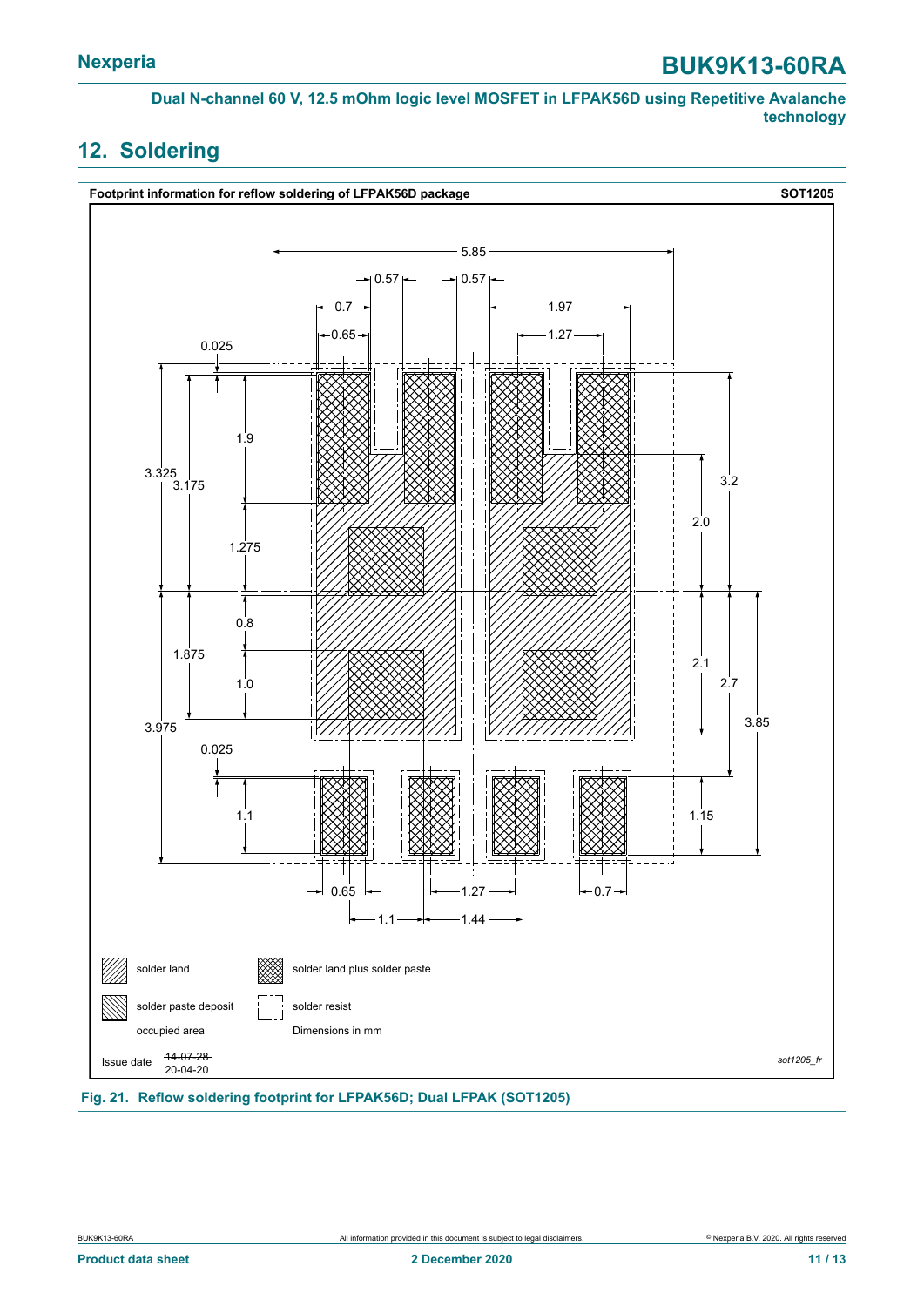### <span id="page-11-0"></span>**13. Legal information**

#### **Data sheet status**

| <b>Document status</b><br>$[1]$ [2] | Product<br>status [3] | <b>Definition</b>                                                                           |
|-------------------------------------|-----------------------|---------------------------------------------------------------------------------------------|
| Objective [short]<br>data sheet     | Development           | This document contains data from<br>the objective specification for<br>product development. |
| Preliminary [short]<br>data sheet   | Qualification         | This document contains data from<br>the preliminary specification.                          |
| Product [short]<br>data sheet       | Production            | This document contains the product<br>specification.                                        |

[1] Please consult the most recently issued document before initiating or completing a design.

The term 'short data sheet' is explained in section "Definitions".

[3] The product status of device(s) described in this document may have changed since this document was published and may differ in case of multiple devices. The latest product status information is available on the internet at [https://www.nexperia.com.](https://www.nexperia.com)

#### **Definitions**

**Draft** — The document is a draft version only. The content is still under internal review and subject to formal approval, which may result in modifications or additions. Nexperia does not give any representations or warranties as to the accuracy or completeness of information included herein and shall have no liability for the consequences of use of such information.

**Short data sheet** — A short data sheet is an extract from a full data sheet with the same product type number(s) and title. A short data sheet is intended for quick reference only and should not be relied upon to contain detailed and full information. For detailed and full information see the relevant full data sheet, which is available on request via the local Nexperia sales office. In case of any inconsistency or conflict with the short data sheet, the full data sheet shall prevail.

**Product specification** — The information and data provided in a Product data sheet shall define the specification of the product as agreed between Nexperia and its customer, unless Nexperia and customer have explicitly agreed otherwise in writing. In no event however, shall an agreement be valid in which the Nexperia product is deemed to offer functions and qualities beyond those described in the Product data sheet.

#### **Disclaimers**

**Limited warranty and liability** — Information in this document is believed to be accurate and reliable. However, Nexperia does not give any representations or warranties, expressed or implied, as to the accuracy or completeness of such information and shall have no liability for the consequences of use of such information. Nexperia takes no responsibility for the content in this document if provided by an information source outside of Nexperia.

In no event shall Nexperia be liable for any indirect, incidental, punitive, special or consequential damages (including - without limitation - lost profits, lost savings, business interruption, costs related to the removal or replacement of any products or rework charges) whether or not such damages are based on tort (including negligence), warranty, breach of contract or any other legal theory.

Notwithstanding any damages that customer might incur for any reason whatsoever, Nexperia's aggregate and cumulative liability towards customer for the products described herein shall be limited in accordance with the Terms and conditions of commercial sale of Nexperia.

**Right to make changes** — Nexperia reserves the right to make changes to information published in this document, including without limitation specifications and product descriptions, at any time and without notice. This document supersedes and replaces all information supplied prior to the publication hereof

**Suitability for use in automotive applications** — This Nexperia product has been qualified for use in automotive applications. Unless otherwise agreed in writing, the product is not designed, authorized or warranted to be suitable for use in life support, life-critical or safety-critical systems or

equipment, nor in applications where failure or malfunction of an Nexperia product can reasonably be expected to result in personal injury, death or severe property or environmental damage. Nexperia and its suppliers accept no liability for inclusion and/or use of Nexperia products in such equipment or applications and therefore such inclusion and/or use is at the customer's own risk.

**Quick reference data** — The Quick reference data is an extract of the product data given in the Limiting values and Characteristics sections of this document, and as such is not complete, exhaustive or legally binding.

**Applications** — Applications that are described herein for any of these products are for illustrative purposes only. Nexperia makes no representation or warranty that such applications will be suitable for the specified use without further testing or modification.

Customers are responsible for the design and operation of their applications and products using Nexperia products, and Nexperia accepts no liability for any assistance with applications or customer product design. It is customer's sole responsibility to determine whether the Nexperia product is suitable and fit for the customer's applications and products planned, as well as for the planned application and use of customer's third party customer(s). Customers should provide appropriate design and operating safeguards to minimize the risks associated with their applications and products.

Nexperia does not accept any liability related to any default, damage, costs or problem which is based on any weakness or default in the customer's applications or products, or the application or use by customer's third party customer(s). Customer is responsible for doing all necessary testing for the customer's applications and products using Nexperia products in order to avoid a default of the applications and the products or of the application or use by customer's third party customer(s). Nexperia does not accept any liability in this respect.

**Limiting values** — Stress above one or more limiting values (as defined in the Absolute Maximum Ratings System of IEC 60134) will cause permanent damage to the device. Limiting values are stress ratings only and (proper) operation of the device at these or any other conditions above those given in the Recommended operating conditions section (if present) or the Characteristics sections of this document is not warranted. Constant or repeated exposure to limiting values will permanently and irreversibly affect the quality and reliability of the device.

**Terms and conditions of commercial sale** — Nexperia products are sold subject to the general terms and conditions of commercial sale, as published at [http://www.nexperia.com/profile/terms,](http://www.nexperia.com/profile/terms) unless otherwise agreed in a valid written individual agreement. In case an individual agreement is concluded only the terms and conditions of the respective agreement shall apply. Nexperia hereby expressly objects to applying the customer's general terms and conditions with regard to the purchase of Nexperia products by customer.

**No offer to sell or license** — Nothing in this document may be interpreted or construed as an offer to sell products that is open for acceptance or the grant, conveyance or implication of any license under any copyrights, patents or other industrial or intellectual property rights.

**Export control** — This document as well as the item(s) described herein may be subject to export control regulations. Export might require a prior authorization from competent authorities.

**Translations** — A non-English (translated) version of a document is for reference only. The English version shall prevail in case of any discrepancy between the translated and English versions.

#### **Trademarks**

Notice: All referenced brands, product names, service names and trademarks are the property of their respective owners.